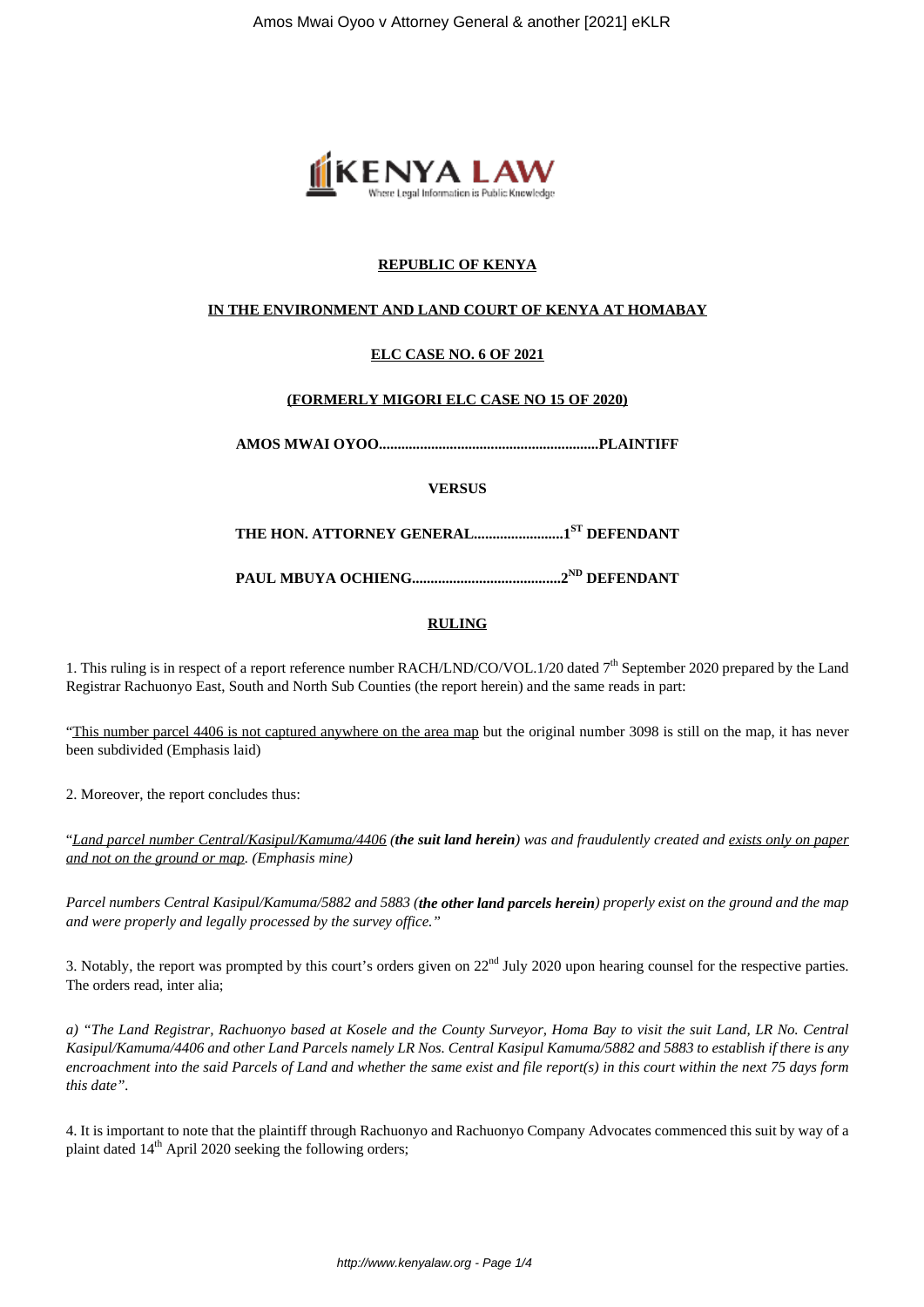i) A declaration that the Plaintiff is the absolute proprietor of LAND REFERENCE NUMBER CENTRAL KASIPUL/KAMUMA 4406. (The suit land herein)

ii) A declaration that the alleged Title Deed issued (if any) to Paul Mbuya Ochieng naming him as the absolute proprietor of the suit land or any part thereof is null and void.

iii) An order directed at the 1<sup>st</sup> Defendant for the immediate restoration of the suit land in the names of the Plaintiff.

iv) An order permanently restraining the Defendants by themselves, servants and/or agents from entering upon, selling, alienating or otherwise disposing or in any other way dealing in the suit property without the express written consent or authority of the Plaintiff.

v) General damages

vi) Costs of the suit.

5. Briefly, the plaintiff's lamentation is that he is the registered owner of the suit land upon purchase for valuable consideration. That he had been enjoying peaceful and quiet possession of the same until March 2020 when the  $2<sup>nd</sup>$  defendant invaded the suit land, demolished structures which had been erected thereon and fenced it using iron sheets hence preventing him from accessing and or enjoying the suit land. That immediately, he established that the  $2<sup>nd</sup>$  defendant had been registered as the owner of the suit land by the Land Registrar, Rachuonyo through fraud and he pleaded particulars of fraud at paragraph 10 of the plaint. Thus, it precipitated the instant suit.

6. The 1st defendant was duly served herein. He neither entered an appearance nor filed a statement of defence in this suit.

7. The  $2^{nd}$  defendant filed his statement of defence dated  $4^{th}$  May 2020 on 6<sup>th</sup> May 2020 through the firm of O M Otieno and Company Advocates. He denied the plaintiff's claim and prayed that it be dismissed with costs to him. He stated in part that the creation of the title and registration of the suit land in the name of the plaintiff was fraudulent and proceed to set out particulars of fraud on the part of the plaintiff at paragraph 4 of his pleading.

8. On 17<sup>th</sup> August 2021, this court ordered and directed thus;

"…*the parties to extract copies of the report and file and serve comments thereon within the next 60 days from this date…"*

9. As a result, the plaintiff filed no submissions herein

10. The  $2<sup>nd</sup>$  defendant filed submissions dated  $15<sup>th</sup>$  June 2021 and urged the court to dismiss this suit with costs. Counsel relied on the contents of the report especially the conclusion part of it, **sections 18 and 9 of the Land Registration Act, 2016 (2012)** and **section 27 of the Civil Procedure Act Chapter 21 Laws of Kenya. (The CPA herein).**

11. Learned counsel for the  $2^{nd}$  defendant filed issues for determination as perceived by the  $2^{nd}$  defendant together with the statement of defence. The issues include whether the plaintiff is entitled to orders sought in the plaint.

12. I have thoroughly considered the report, the parties' respective pleadings and the submissions of the  $2<sup>nd</sup>$  defendant in their entirety. On that score, has the report finally determined all the issues in this suit"

13. It is pretty clear from the report that the suit land does not exist on the ground or the map as stated in paragraphs 1 and 2 herein above. The other land parcels are contained in Registry Map Sheet number 24 and they are located in Kasipul within Homa Bay County.

14. This court's orders as stated in paragraphs 3 and 8 hereinabove were made in the spirit of Article 159 (2) (b) of the Constitution of Kenya, 2010 which stipulates;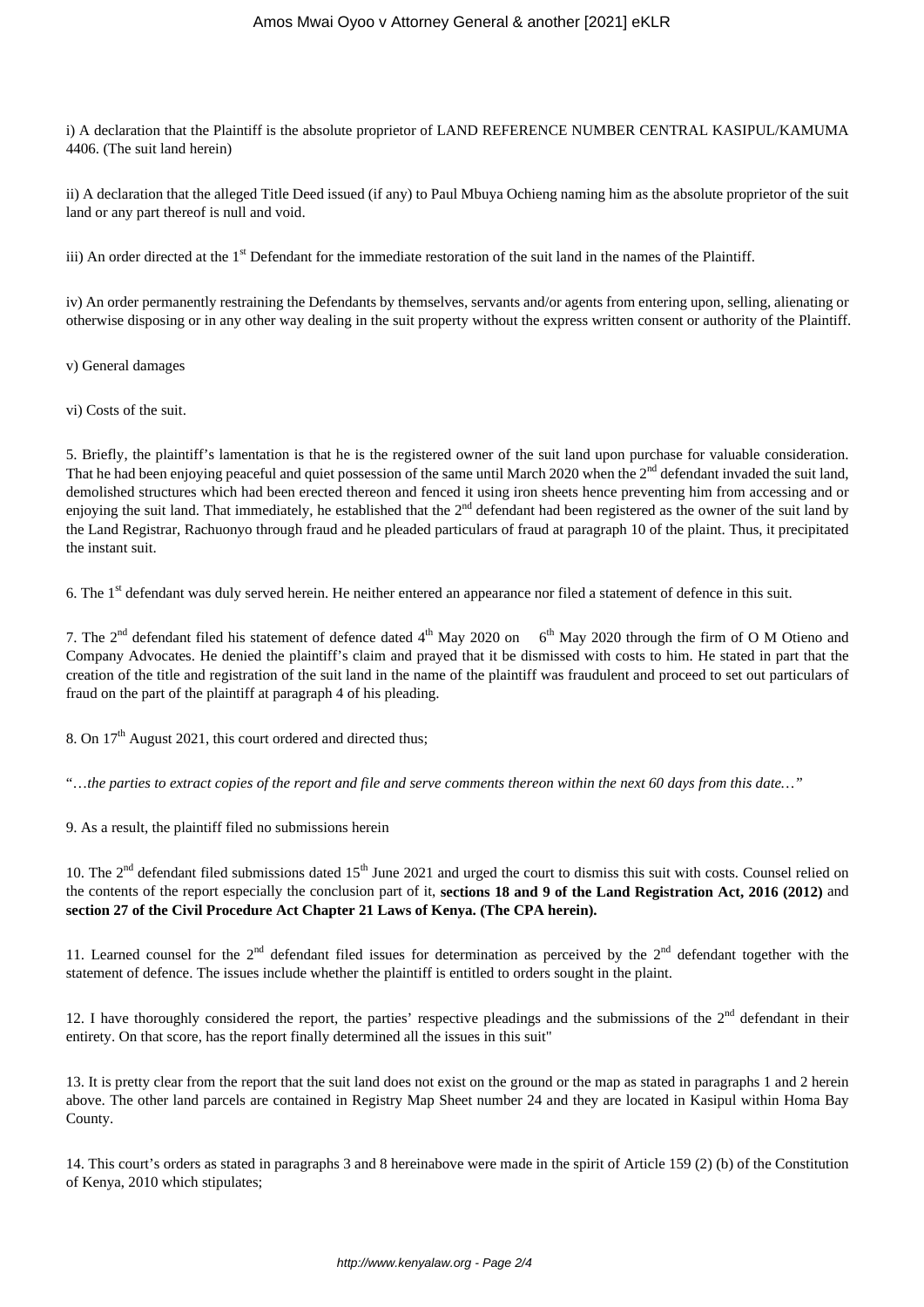"Justice shall not be delayed."

15. Sections 18 and 19 of the **Land Registration Act, 2016 (2012)**, provide for establishment of approximate boundaries and approximate situation of registered parcels of land. I note the said provisions accordingly.

16. It is noteworthy that, the report herein is an opinion evidence as provided for under **sections 48 to 54 of the Evidence Act Chapter 80 Laws of Kenya**. The same is persuasive in nature,

17. On that account, the court is at liberty to accept or reject expert/opinion evidence depending on the facts and circumstances of the case; see **CD Desouza-vs-BR ShaRMA (1953) 26 KLR 41 at 42.**

18. In the case of **Andrew Marigwa** vs **Josephat Kebati Ondieki (2017) eKLR**, John Mutungi J made an observation hereby endorsed, that the Land Registrar and Surveyor had the technical ability and capacity to deal with the issues of land boundaries of registered land. That, in that case, they had implemented the court's orders and presented their reports which finally determined the dispute; see also my decision in the case of **Registered Trustees, Legio Maria Africa Church Mission** versus **Simeon Nyamweya Obwocha (2018) eKLR.**

19. Plainly, the parties were accorded their rights under Articles 48 and 50 (1) of the Constitution of Kenya, 2021 as discerned at paragraphs 1, 2, 3 and 8 hereinabove; see also the Court of Appeal decision in the case of **James Kanyiita Nderitu and another vs Marios Philotas Ghikas and another (2016) eKLR.**

20. The report is not challenged by the plaintiff. It is cogent, instructive and I find no reason to reject the same. The plaintiff was given an opportunity to respond to it but failed to do so.

21. It is thus, the finding of this court that that report has demonstrated that the suit land does not exist on the ground or the area map. Clearly, the suit land is foam in character and not favourable to the plaintiff's claim.

22. In that scenario, the plaintiff's claim is a bubble. He is not entitled to the reliefs sought in the plaint as the report has finally determined all the issues in this dispute.

23. Wherefore, the plaintiff's suit originated by way of a plaint dated 14<sup>th</sup> April 2020 and filed herein on 15<sup>th</sup> April 2020, be and is hereby dismissed.

24. Costs of the suit to be borne by the plaintiff given the outcome of the suit as noted in paragraph 23 hereinabove and by dint of the proviso to section 27 (1) of the CPA.

# **DELIVERED, DATED AND SIGNED AT HOMA BAY THIS 9TH DAY OF DECEMBER 2021.**

#### **G M A ONG'ONDO**

#### **JUDGE**

In the presence of;

Parties – absent

Mr. J.O Oumo holding brief for O.M Otieno for the 2<sup>nd</sup> defendant.

Okello, court assistant.